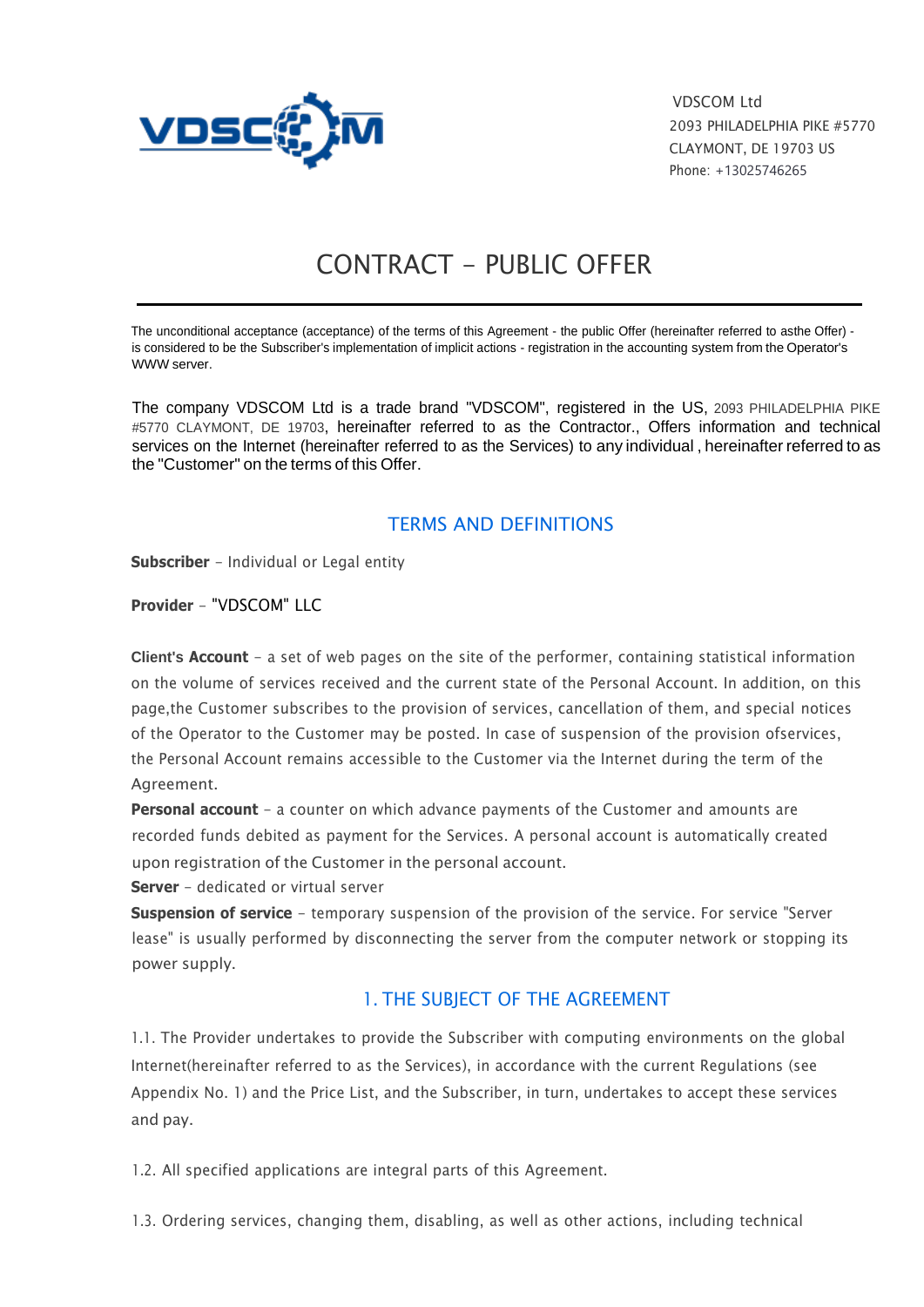support are made in the Subscriber's Personal Account at https://my.vdscom.ru

1.4. For the purposes of this agreement, a computing environment means a software and hardware industrial IoT platform, which is a collection of software and hardware objects with a constant connection to the Internet, using various forms of virtualization and allowing you to host IoT services, as well as other services and applications. The integral elements of the Subscriber's custom computing environment may include, but are not limited to (if allowed by the Provider): domain connection, IP address connection, SSL encryption, program interfaces.

1.5. The provider has the right (while maintaining the guaranteed quality of services) to use the software and hardware complex that is in the process of testing and development in the provision of services.

## 2. OBLIGATIONS OF THE PARTIES

2.1. The provider undertakes:

2.1.1. Provide the Subscriber with the Services specified in the Agreement, 24 hours a day, every day without interruptions in accordance with the current Price List and Regulations, except for the necessary preventive and repair work, as well as the circumstances / factors provided for by Chapter 6 of this Agreement.

2.1.2. Provide advice on issues arising from the Subscriber in connection with the use of the Services.

2.1.3. Provide the Subscriber with access to the Personal Account;

2.1.4. Keep records of consumption and payment for Services by the Subscriber using their accounting devices;

2.1.5. Maintain the Subscriber's Personal Account, on which to timely reflect the receipts and withdrawals of funds in payment for the Services;

2.1.6. Timely warn the Subscriber about changes in the Price list and the Regulations for the provision of Services by publishing the relevant information on the Provider's website or by sending it to the Subscriber by e-mail. In case of disagreement with the new version of the documents, the Subscriber may terminate the Agreement in accordance with clause 11.4.

2.1.7. Maintain the confidentiality of the Subscriber's information received from him during registration in the Personal Account, as well as the content of private e-mail messages, with the exception of cases provided for by the current legislation of the Russian Federation and this Agreement;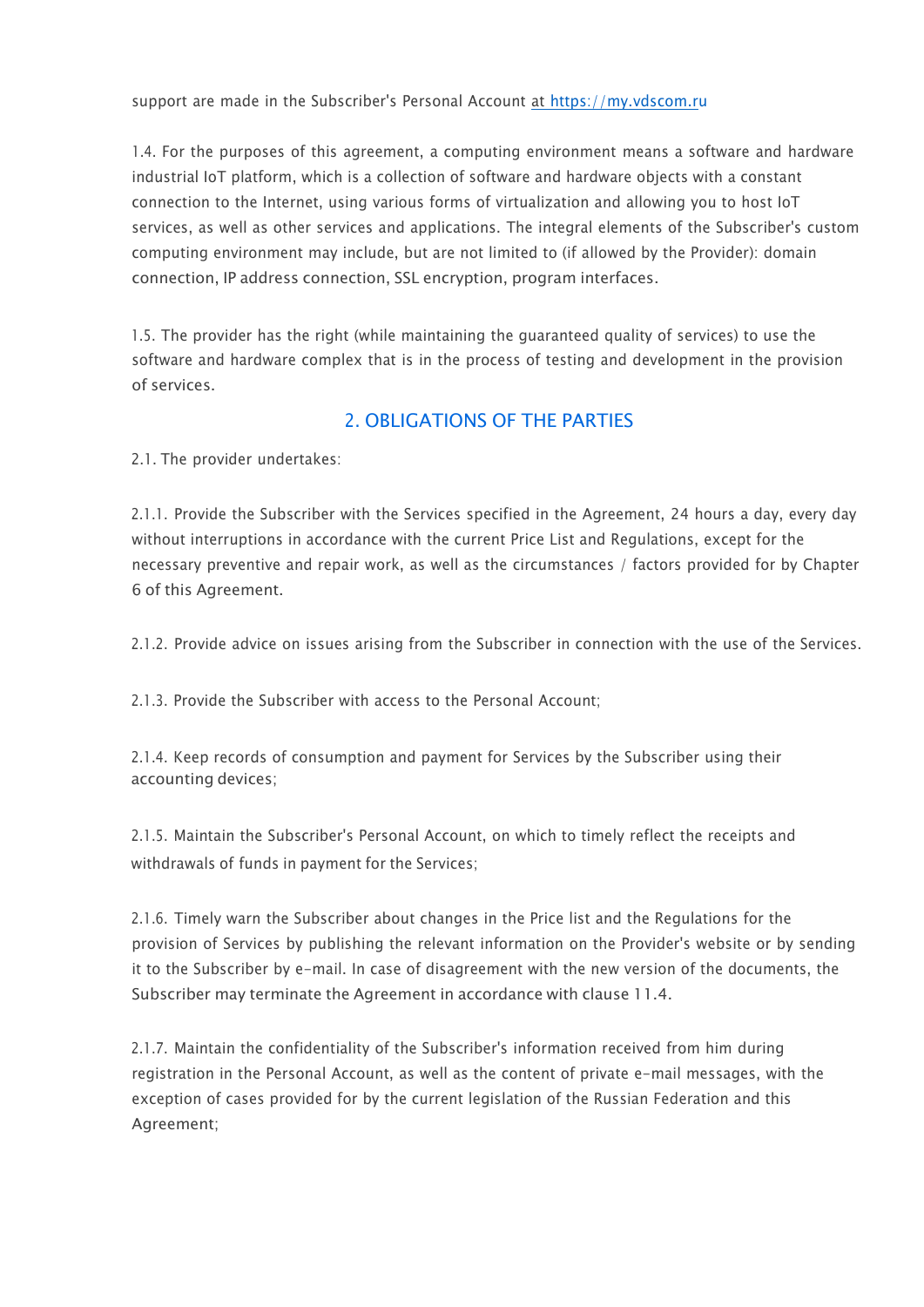2.1.8. To issue universal transfer documents for the provision of services (hereinafter - UPD), replacing acts of acceptance and invoices, for Subscribers - legal entities. Registration and sending of a package of documents is free of charge if the amount specified in the documents is more than 5,000 rubles. Otherwise, the Subscriber assumes the operating costs for processing the package of documents in the amount of 200 rubles per package. The parties agreed that when paying for the Services using electronic means of payment, FRTs are not issued and are not sent to the Subscriber.

2.2. The subscriber undertakes:

2.2.1. Prior to the conclusion of the Agreement, carefully read the Regulations and the Provider's Price List. By accepting this Agreement, the Subscriber confirms that he is familiar with and agrees with the Regulations and the Price List, that he understands all the conditions contained in the Regulations and the Price List.

2.2.2. Comply with all the requirements set forth in the Regulations during the entire term of this Agreement.

2.2.3. Register in your Personal Account.

2.2.4. Accept the Services provided by the Provider.

2.2.5. Monitor the status and timely replenishment of your Personal Account (hereinafter referred to as the Account), which takes into account all information about the Services and payments consumed, and timely pay for the Services provided by an advance payment in accordance with the Price List.

2.2.6. Periodically, but at least once a week, check for changes in the Appendices to the Agreement published on the Provider's website, as well as for other technological and organizational changes.

2.2.7. Send to the Provider a copy of the FRT received from him and signed on his part, no later than 10 (ten) calendar days from the date of its receipt. If there are objections to the FRTD, the Subscriber undertakes to inform the Provider about them by registered mail, no later than 15 (fifteen) calendar days from the date the Provider sends a letter with the text of the FRTD by e-mail. If motivated objections to the FRT are not received by the Provider within 30 (thirty) calendar days from the date of its sending by the Provider by e-mail, the Services provided to the Subscriber by the Provider are considered accepted in full.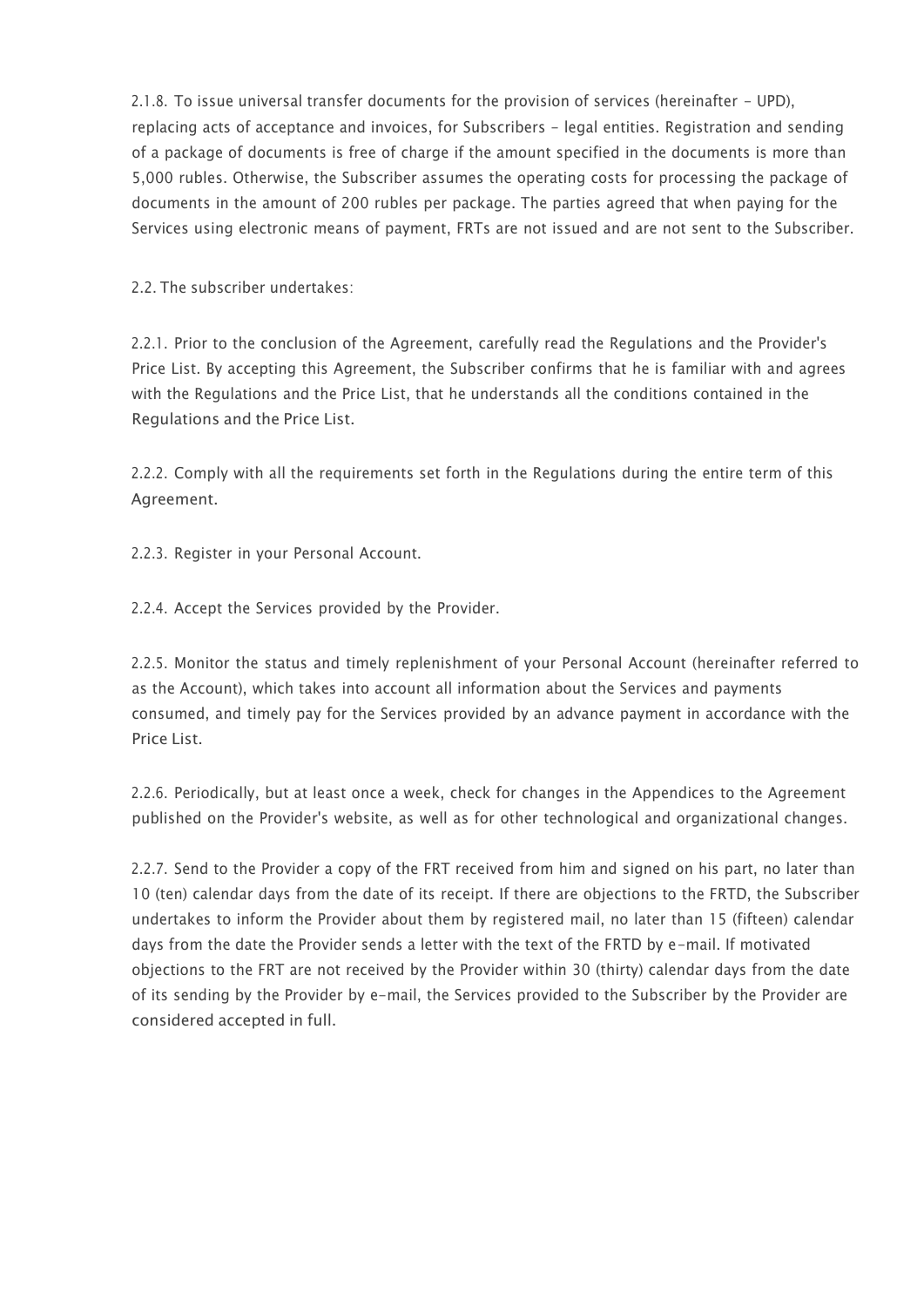# 3. COST OF SERVICES AND PAYMENT PROCEDURE

3.1. The cost of the Services under the Agreement is determined by the current Price List posted on the Provider's website, fixed in invoices for payment and UPD.

3.2. Payment for all Services provided to the Subscriber is made in US dollars or Russian rubles in advance to the account of the Provider. The minimum amount of prepayment and the list of servicesare established by the Price List. The minimum period for using the service, payable inadvance, is 1(one) month.

3.3. The Provider, in accordance with the current Price List, takes into account information about the Services used based on calculations in the Personal Account, as well as the Subscriber's payments on his Personal Account. The Provider provides the Subscriber with access to information about their Account.

3.4. In case of complete exhaustion of funds on the Account, the Provider has the right to suspend or terminate the provision of Services to the Subscriber.

3.5. The subscriber is responsible for the correctness of the payments made by them. If the Provider's bank details are changed, from the moment the new details are published in the corresponding section of the Personal Account, the Subscriber is solely responsible for payments made using outdated details.

3.6. Payment documents are drawn up with a mandatory link to the Subscriber's account number in accordance with the instructions in the Personal Account.

3.7. The fact of payment for the Services is considered confirmed after the receipt of information from the Bank about the crediting of funds to the Provider's current account. In case of payment for the Services by electronic payment systems, the fact of payment is the receipt of information from the payment system about the payment.

3.8. In order to automate payment for the Services, the Subscriber can use the Auto Payment function. Auto payment is configured by means of the Provider's Personal Account and by means of payment systems, with the help of which the automatic payment is made. By setting up the Auto Payment function, the Subscriber agrees that all payments made automatically are performed with their knowledge and at their direction.

3.9. For each incident identified by the Provider as a violation of the rules and regulations for using the Services set forth in this agreement, its Appendices and Supplements, the Subscriber is subject to a fine of 1000 rubles. The fine is payable in all cases, including those in which the Subscriber did not know that such actions were prohibited, the actions that led to the violation were carried out by third parties without the Subscriber's knowledge, the Subscriber took all actions to prevent such violations in the future.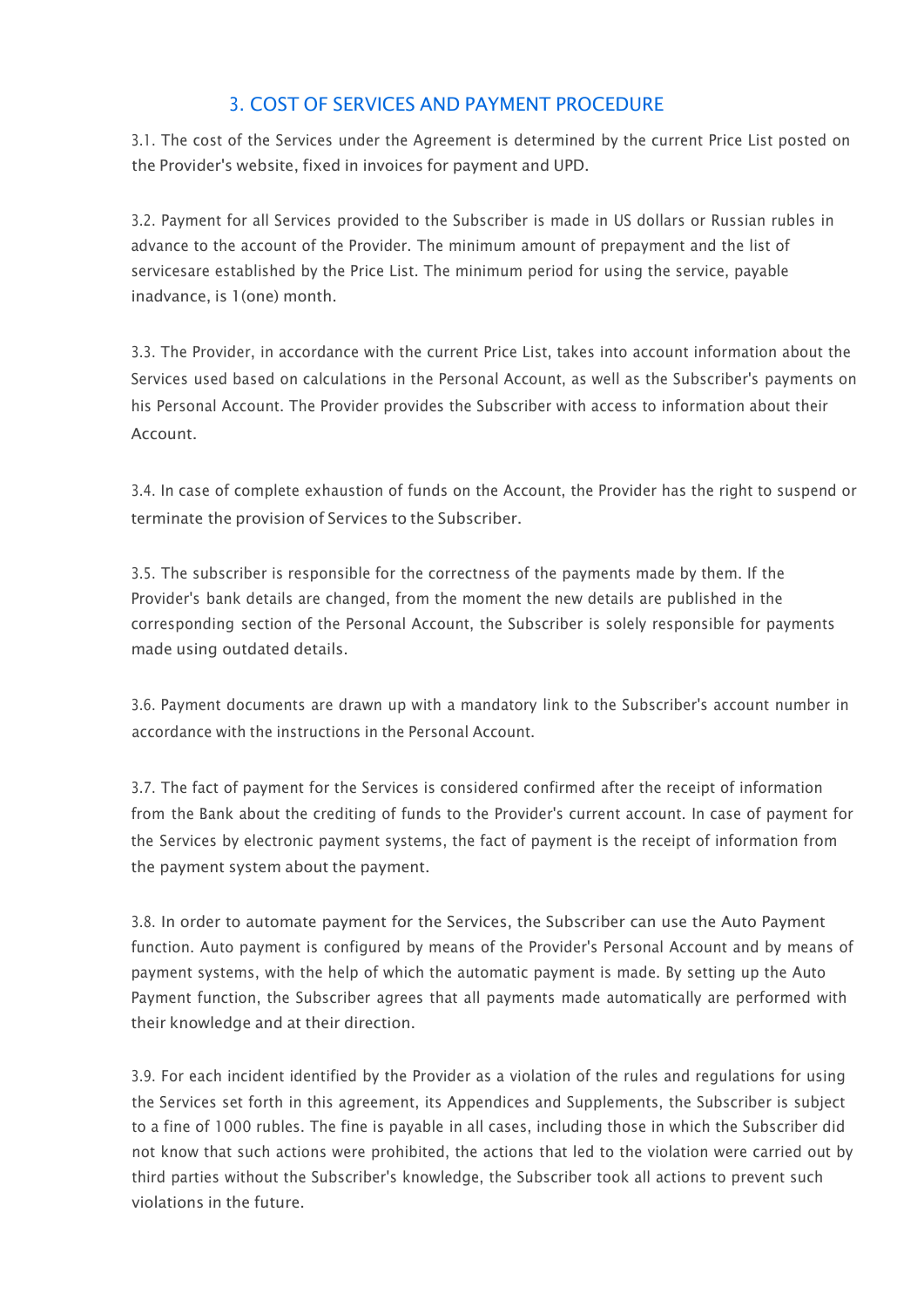#### 4. TERMINATION OF ACCESS TO THE SERVICE

4.1. The Provider may terminate the provision of the Services to the Subscriber, or terminate the contractual relationship with the Subscriber unilaterally, with the simultaneous sending of a written or electronic notification regarding the Services or any additional Service within the framework of the main Service if the Subscriber is involved in actions that violate the rules and regulations of use The service set forth in this Agreement, its Appendices and Supplements.

4.2. In case of repeated or malicious violation by the Subscriber of the Regulations for the provision of the Services, the Provider has the right to terminate the provision of the Services without warning.

4.3. In case of early termination of the provision of the Services in accordance with this Agreement, a refund is made minus the amounts paid for the Services for every full 30 days that the Subscriber has used since the conclusion of the agreement, as well as the bank commission when receiving / returning funds.

4.4. Upon termination of the provision of the Services, its part and any additional Service within the framework of the main Service on the basis of clauses 4.1., 4.2. of this Agreement, the subscription fee is not refundable and not compensated.

4.5. Upon termination of the provision of the Services, the Provider is not responsible for notifying or non-notification of any third parties about the deprivation of the Subscriber's access and for possible consequences resulting from such a warning or its absence.

4.6. If the Subscriber has not made timely payment for the Services under this agreement, the Provider suspends the provision of Services to the Subscriber for a period not exceeding **2 days**. After **2 days** passed from the moment of suspension of the provision of the Services, if the Subscriber does not will pay off the existing debt, the Provider removes the Subscriber's computing environment. From the moment the Services are suspended under this Agreement due to nonpayment (incomplete payment) of their cost and until the Subscriber's computing environment is removed or the Services are resumed, the Subscriber undertakes to pay the Provider an amount equal to the cost of providing the Services for the same period.

4.7. If the Subscriber has not eliminated the violation established by the Provider and stipulated by the Terms of Service, the Provider shall suspend the provision of Services to the Subscriber for a period not exceeding 3 days. After 3 days from the moment of suspension of the provision of the Services due to a violation, the Provider has the right to delete the Subscriber's computing environment without the possibility of restoration.

# 5. LIMITATION OF LIABILITY

5.1. The Provider, observing the relevant Regulations, does not guarantee the absolute uninterrupted or error-free Services, and does not guarantee that the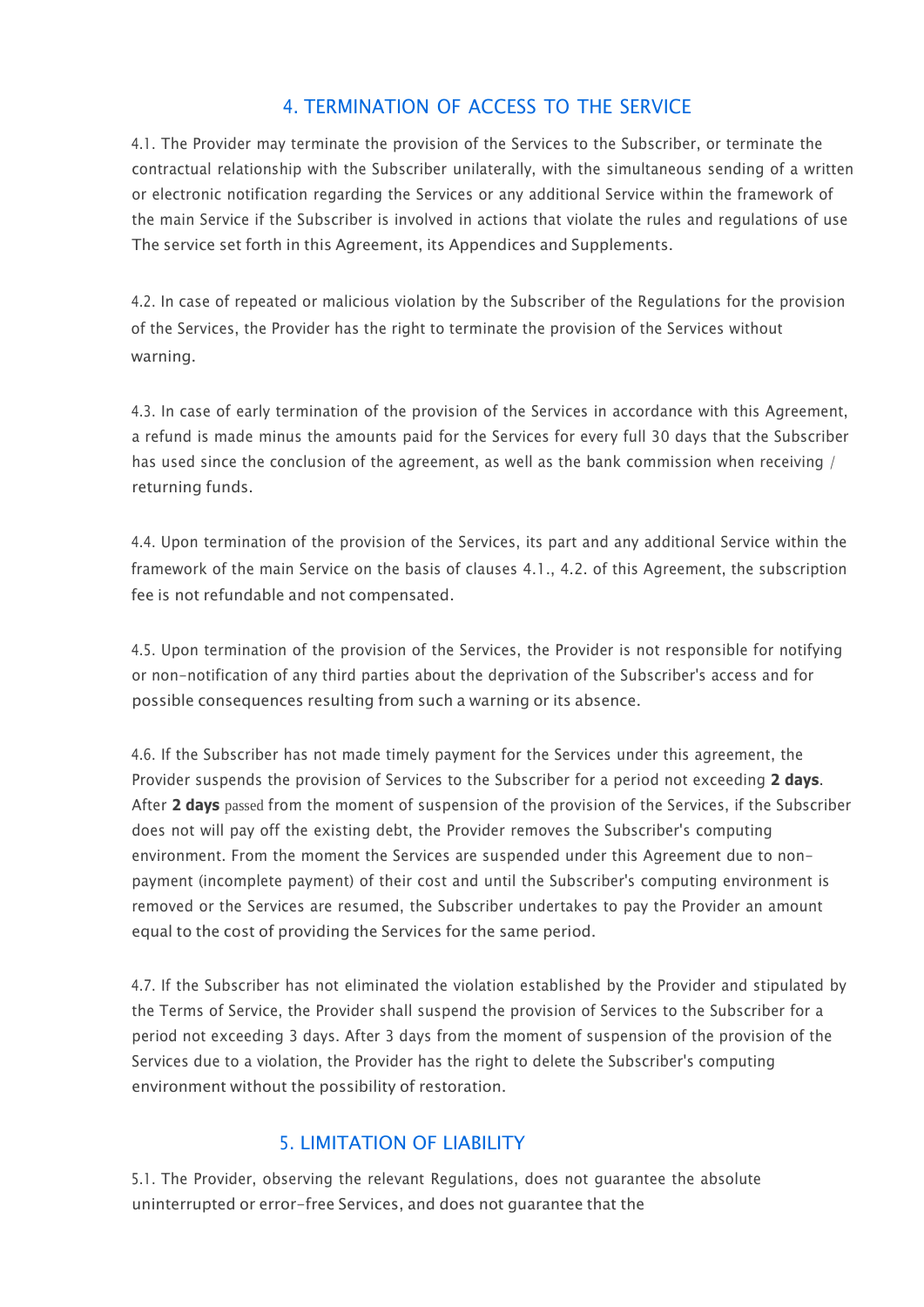by third parties, the software or any other materials used to provide the Services are absolutely protected from computer viruses and other harmful components.

5.2. The Provider is not responsible for lost profits and any indirect losses incurred by the Subscriber during the period of using or not using the Provider's Services / Works (full or partial). The Provider is liable for damage caused to the Subscriber as a result of the use or non-use of the Provider's Services / Works (full or partial), only if the Provider's fault is proven, in an amount proportional to the share of the subscription fee for the downtime period, minus the bank fees when receiving / refunding funds.

5.3. The Provider is not responsible for the quality of public communication channels through which the Services are accessed.

5.4. The Subscriber assumes full responsibility and all risks associated with the use of the Internet through the resources and / or Services of the Provider.

5.5. The Provider is not responsible for notifying any third parties about the deprivation of the Subscriber's access and for the possible consequences resulting from the absence of such a warning.

5.6. The Subscriber agrees to release the Provider from liability for claims of third parties who have signed Agreements with the Subscriber for the provision of Services, which are partially or completely rendered by the Subscriber using the Provider's Services.

5.7. The Provider, under no circumstances shall be liable to the Subscriber for indirect losses. Consequential loss includes, but is not limited to: loss of income, profits, expected savings, business activity or reputation.

5.8. In the event that any clause of this Agreement turns out to be not subject to literal execution, it shall be interpreted in accordance with the current legislation, taking into account the initial interests of the Parties, while the remainder of the Agreement continues to operate in full. Failure of the Provider to fulfill any clause of this Agreement does not mean a refusal to comply with this clause. The established practice of behavior of the Parties, or the practice of rendering similar Services cannot be the reason for changing the provisions of this Agreement.

5.9. In the event of unresolved claims between the Parties, each of them can defend their violated rights in the manner prescribed by the legislation of the Russian Federation.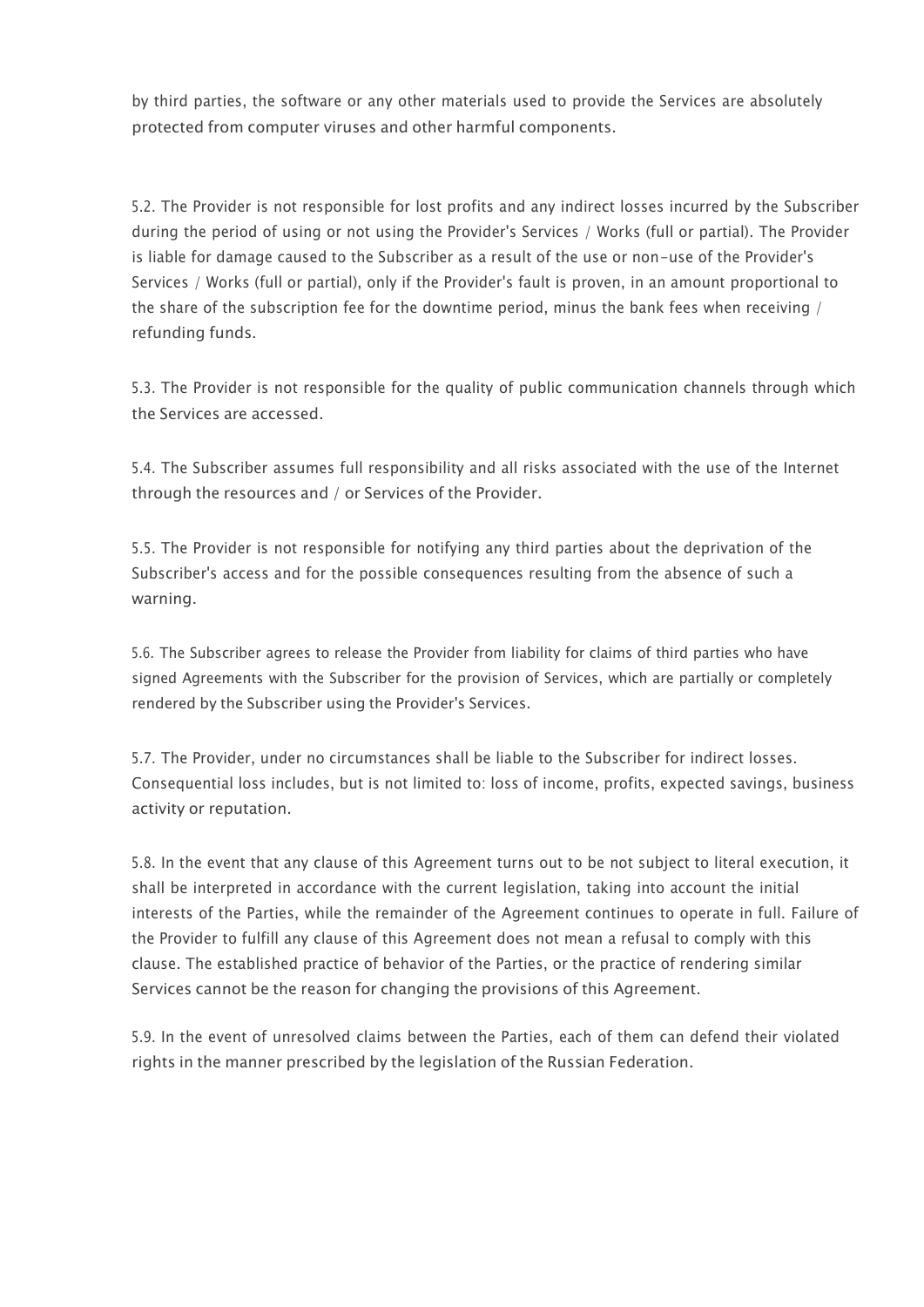#### 6. FORCE MAJEURE

6.1. The parties are released from liability for partial or complete failure to fulfill obligations under this Agreement caused by force majeure circumstances that arose after its conclusion. Such circumstances, in particular, include: accidents resulting in violation of the Provider's network integrity; disconnection of power supply to the active equipment of the Provider's network; natural disasters; natural and industrial disasters; Act of terrorism; hostilities; civil unrest; adoption by state authorities or local authorities of acts containing prohibitions or restrictions on the activities of the Parties under this Agreement; other circumstances that cannot be foreseen or prevented in advance and make it impossible to fulfill the obligations of the Parties under the Agreement.

6.2. In the event of force majeure circumstances that prevent the fulfillment of obligations under this Agreement, the period for the Parties to fulfill such obligations is postponed in proportion to the duration of such circumstances, as well as the time required to eliminate their consequences, but not more than 60 (sixty) calendar days. In the event that the force majeure circumstances continue to operate for more than the specified period, or when, upon their occurrence, it becomes obvious to both Parties that they will operate for more than this period, the Parties undertake to discuss the possibilities of alternative methods for the execution of this Agreement or its termination without compensation for losses. In this case, the Provider undertakes to return the unused funds under the Agreement to the Subscriber.

#### 7. CONFIDENTIAL INFORMATION

7.1. The Parties undertake, without mutual consent, not to transfer (not disclose) to third parties commercial and organizational and technological information that is secret for any of the Parties (hereinafter - "Confidential Information") in cases where:

7.1.1. There is no free access to such information on a legal basis;

7.1.2. Such information has actual or potential value due to its unknown to third parties.

7.2. The Party, by virtue of the Agreement, who possesses such information, takes appropriate measures to ensure its confidentiality.

7.3. Confidential information is subject to protection during the entire term of the Agreement.

7.4. If the Subscriber is an individual, then in accordance with Art. 6 of the Federal Law "On Personal Data" No. 152-FL dated July 27, 2006 for the period of the conclusion of this Agreement, the Subscriber agrees to the processing of his personal data by the Provider,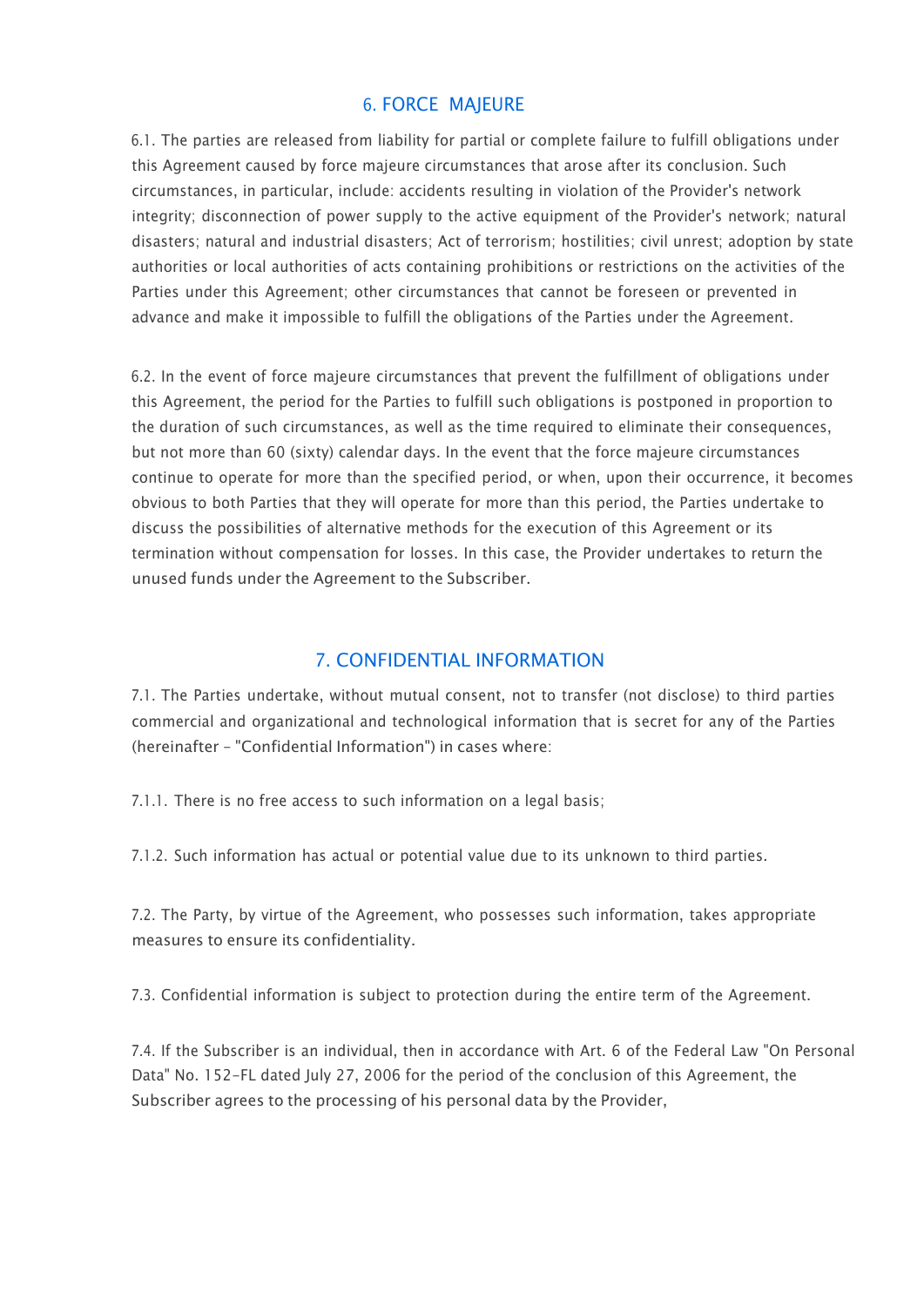namely: full name, passport data, address of the place of registration / location, telephone / fax number, e-mail address.

7.5. The Provider has the right to process the specified personal data in order to ensure the validity of this Agreement, including the provision of information and reference services for the Subscriber. The processing of personal data means actions related to personal data, namely: collection, storage, systematization, accumulation, clarification, use, depersonalization, blocking and destruction.

7.6. By accepting the terms of this Agreement, the Subscriber expresses his consent to the storage and processing of personal data by the Provider in order to execute the Agreement.

7.7. The Subscriber agrees to the transfer of his personal data as part of the execution of this Agreement to the Provider to third parties of the information specified in Art. 53 "On Communication" No. 126-FL dated July 07, 2003.

#### 8. PROCEDURE FOR RESOLVING CLAIMS AND DISPUTES

8.1. The Subscriber's claims for the Services provided are accepted and considered by the Provider only in writing and in the manner prescribed by the current legislation of the Russian Federation.

8.2. If no agreement is reached between the Parties in the negotiations, the dispute arising from this Agreement shall be considered in the Arbitration Court (if the Subscriber is a legal entity), or in a court of general jurisdiction at the location of the Provider (if the Subscriber is an individual).

8.3. To resolve technical issues when determining the Subscriber's guilt as a result of his illegal actions when using the Internet, the Provider has the right to independently engage competent organizations as experts. In case of establishing the fault of the Subscriber, the latter is obliged to reimburse the costs of the examination.

#### 9. OTHER CONDITIONS

9.1. By this Agreement, the Parties have established that the actions of the Subscriber (his authorized representative) performed in the Personal Account accordingly change the rights and obligations of the Parties and the conditions established by this Agreement. Until the Subscriber provides information about the change in the authorized person who has the right to act in the Personal Account, the specified person is recognized as the proper representative of the Subscriber. Information from the Personal Account in writing, certified by the Provider, is a proper proof of changes in the terms of the Agreement. All notifications sent through the Personal Account are recognized by the parties as made in a simple written form.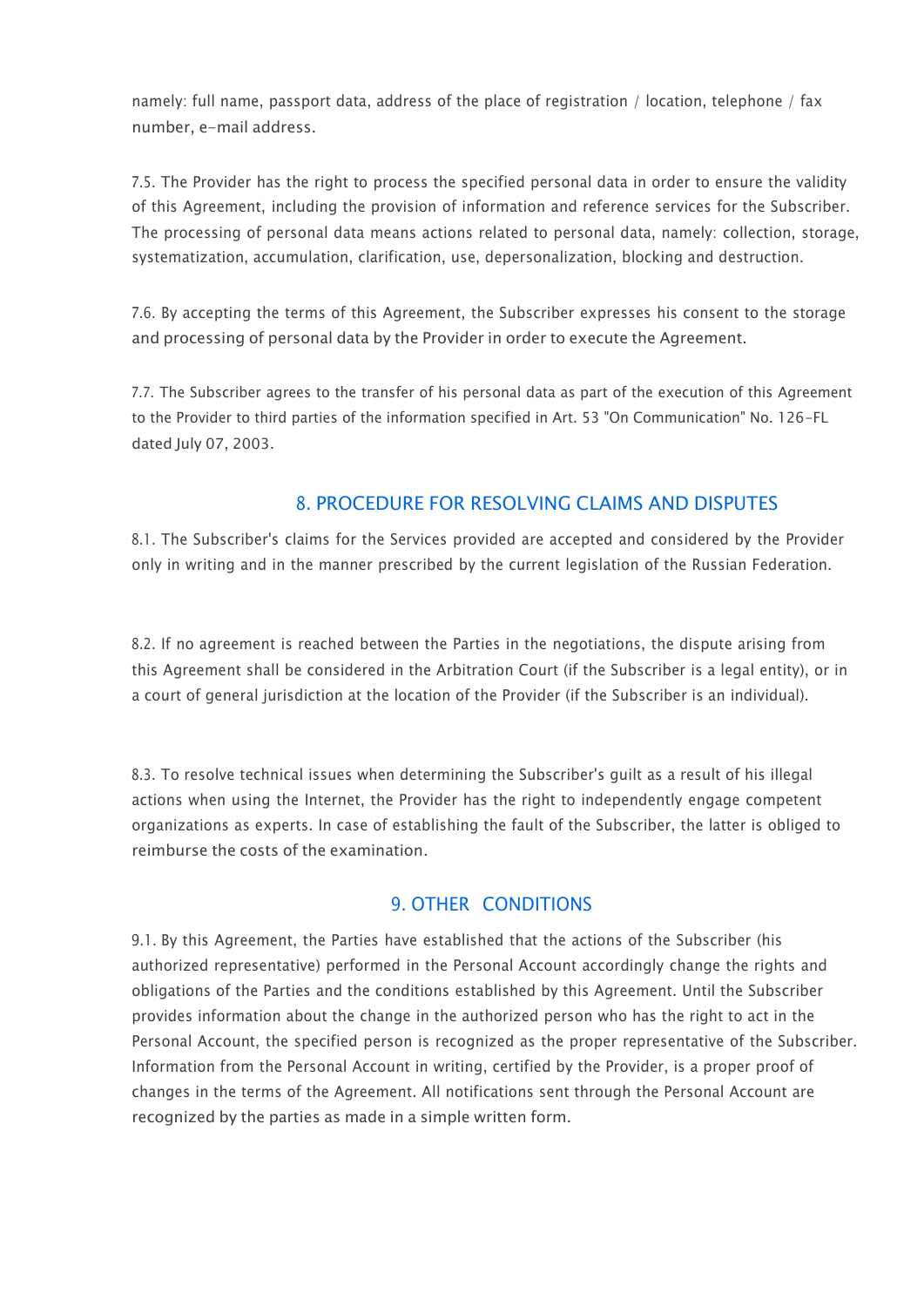9.2. The Provider has the right to disclose information about the Subscriber only in accordance with the legislation of the Russian Federation and this Agreement.

9.3. In the event of claims on the use of the computing environment (including its content) of the Subscriber, the latter consents to the disclosure by the Provider of the Subscriber's personal data to a third party for the purpose of resolving the dispute directly between the Subscriber and the third party.

9.4. The Provider has the right to change the terms of this Agreement unilaterally. The effective date of changes is the date of their publication on the Provider's website. In this case, the Subscriber has the right to terminate this Agreement. In the absence of a written notification from the Subscriber within 10 (ten) days, the changes are considered accepted by the Subscriber.

9.5. In order to optimize the management of the computing environment, the Subscriber trusts the Provider to perform actions with domain names on his behalf, such as transferring domain names for maintenance to another registrar.

9.6. The parties agree that the Provider has the right to use anonymized statistics on the use of computing environments, error reports, any other technical information about the functioning of computing environments for scientific and research purposes, in order to improve the quality of services.

9.7. The Provider has the right to transfer its rights and obligations under this Agreement to third parties by notifying the Subscriber by publishing advisory information on the website or by notification sent through the Personal Account. In this case, the Subscriber has the right to terminate this Agreement. The absence of a written notice from the Subscriber about termination of the Agreement within 10 (ten) days is recognized as his consent to the transfer of rights and obligations.

# 10. THE MOMENT OF CONCLUSION OF THE AGREEMENT. PERIOD OF ITS VALIDITY.

10.1. The Agreement comes into force from the moment the Subscriber accepts its terms (acceptance ofthe offer), in the manner prescribed by this Agreement, and is valid until the end of the paid period.

10.2. The term of the Agreement is automatically extended for the next paid period, if none of the Parties has declared its intention to terminate the provision of the Services at least 7 (seven) days before the end of the paid period in writing. At the same time, the Provider has the right to send such a statement in electronic form via e-mail to the Subscriber's address and / or in the Personal Account.

10.3. Automatic renewal of the Agreement is established indefinitely.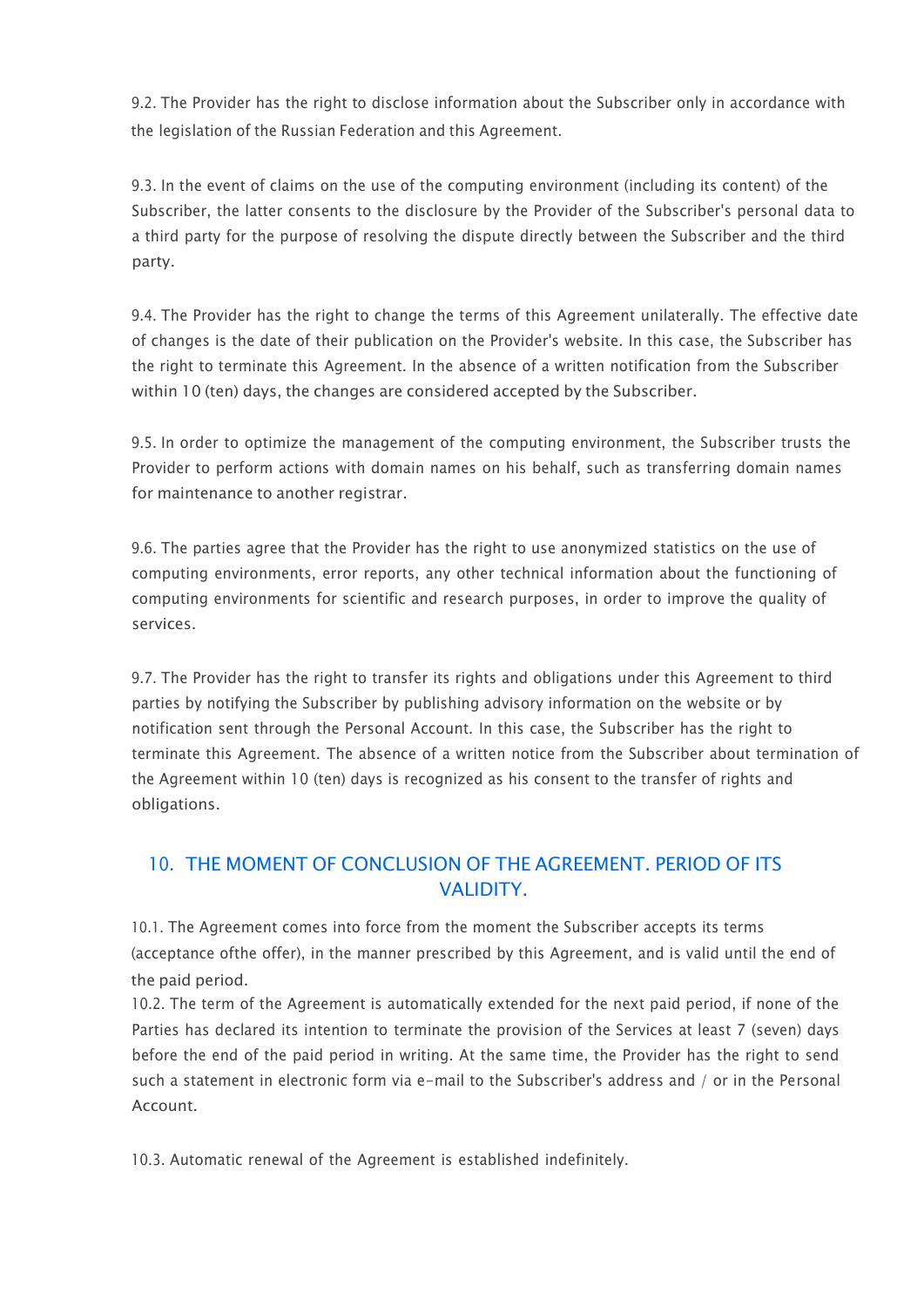10.4. This Agreement extends its effect to the relations of the Parties from the moment of registration ofthe Subscriber in the Personal Account.

#### 11. PROCEDURE FOR AMENDMENT AND TERMINATION OF THE AGREEMENT

11.1. The contract can be changed by agreement of the Parties.

11.2. The Provider may periodically change this Agreement, its Appendices and Supplements, the current tariffs, introduce new Appendices and Supplements to this Agreement, publishing notifications of such changes on the Provider's official website at least 10 days before the changes come into force. Continued use of the Service after notification will be considered as consent to the changes and additions made.

11.3. The Agreement may be terminated at any time by agreement of the Parties.

11.4. The Subscriber has the right at any time to unilaterally refuse the Provider's Services (including in case of disagreement with the new edition of the agreement), provided that the Provider is reimbursed for the actual costs incurred until the termination.

11.5. In case of early termination of the provision of the Services to the Subscriber, upon his application, the unused funds are returned, except for the cases provided for in this Agreement and its Appendices. In this case, the refund is made only by bank transfer. The funds are returned using the same payment system with which the payment was made. In the absence of such an opportunity, or if such a method appears to the Parties or one of the Parties inappropriate, the method of refunding funds is determined by agreement of the parties. Refunds are not transferred to a third party at the Subscriber's request.

11.6. Upon termination of the agreement in case of facts of violation by the Subscriber of the terms of the Regulations, the Provider does not refund the amount of money paid by the Subscriber for the provision of the Services under this Agreement.

11.7. An application for the return of unused funds is drawn up in accordance with the Sample, which can be obtained in the Personal Account. The application must be accompanied by a copy of the Applicant's passport (if the Applicant is an individual), or the document on the basis of which the Applicant is acting (if the Applicant is a legal entity).

11.8. The entire amount of unused funds is subject to refund, except for funds associated with operating costs for processing the return procedure (20% of the available amount  $+$  150 rubles).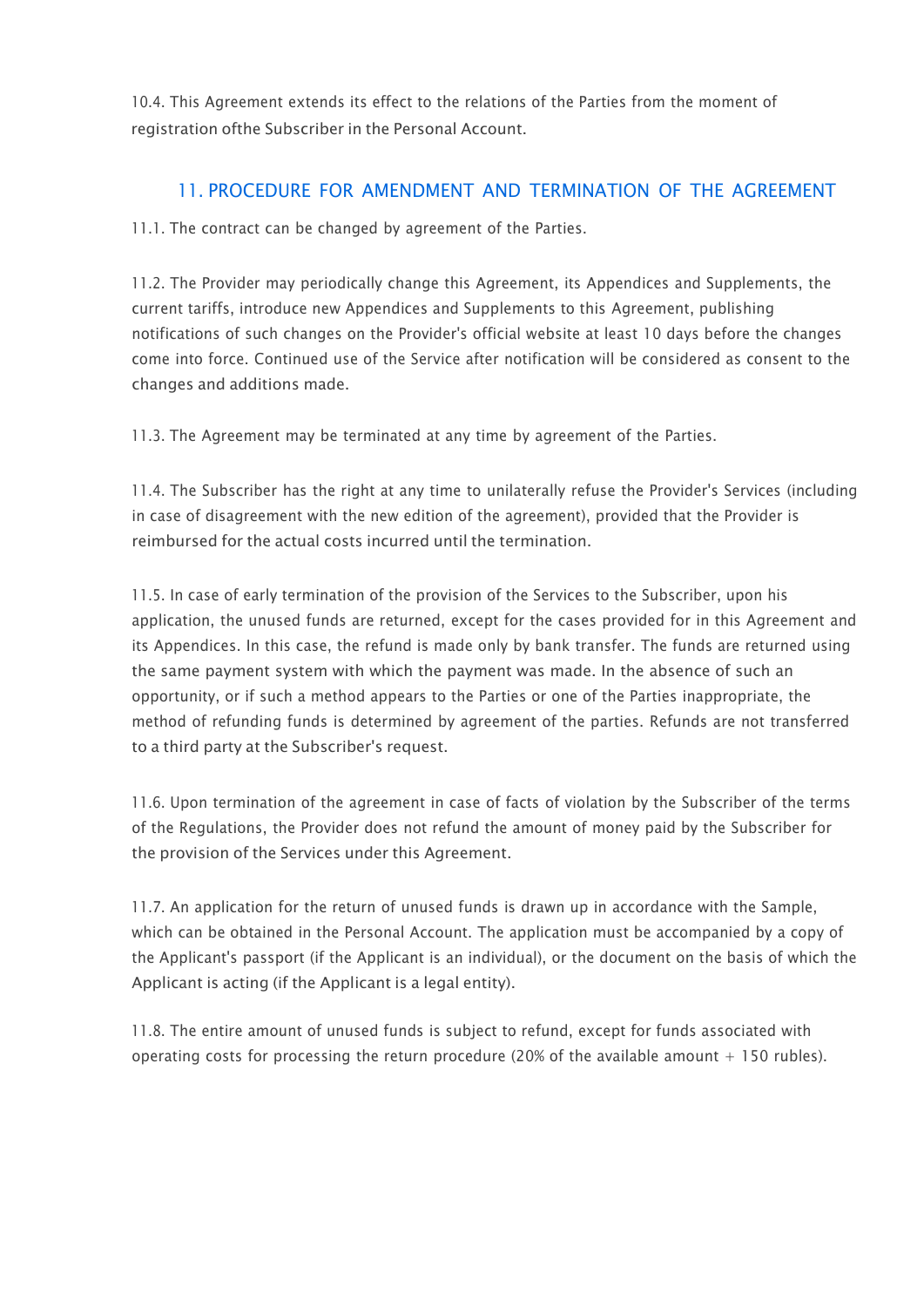11.9. The maximum refund period after the client submits all the necessary documents is 10 working days.

11.10. On all issues not regulated in this Agreement, the Parties are guided by the current legislation of the Russian Federation.

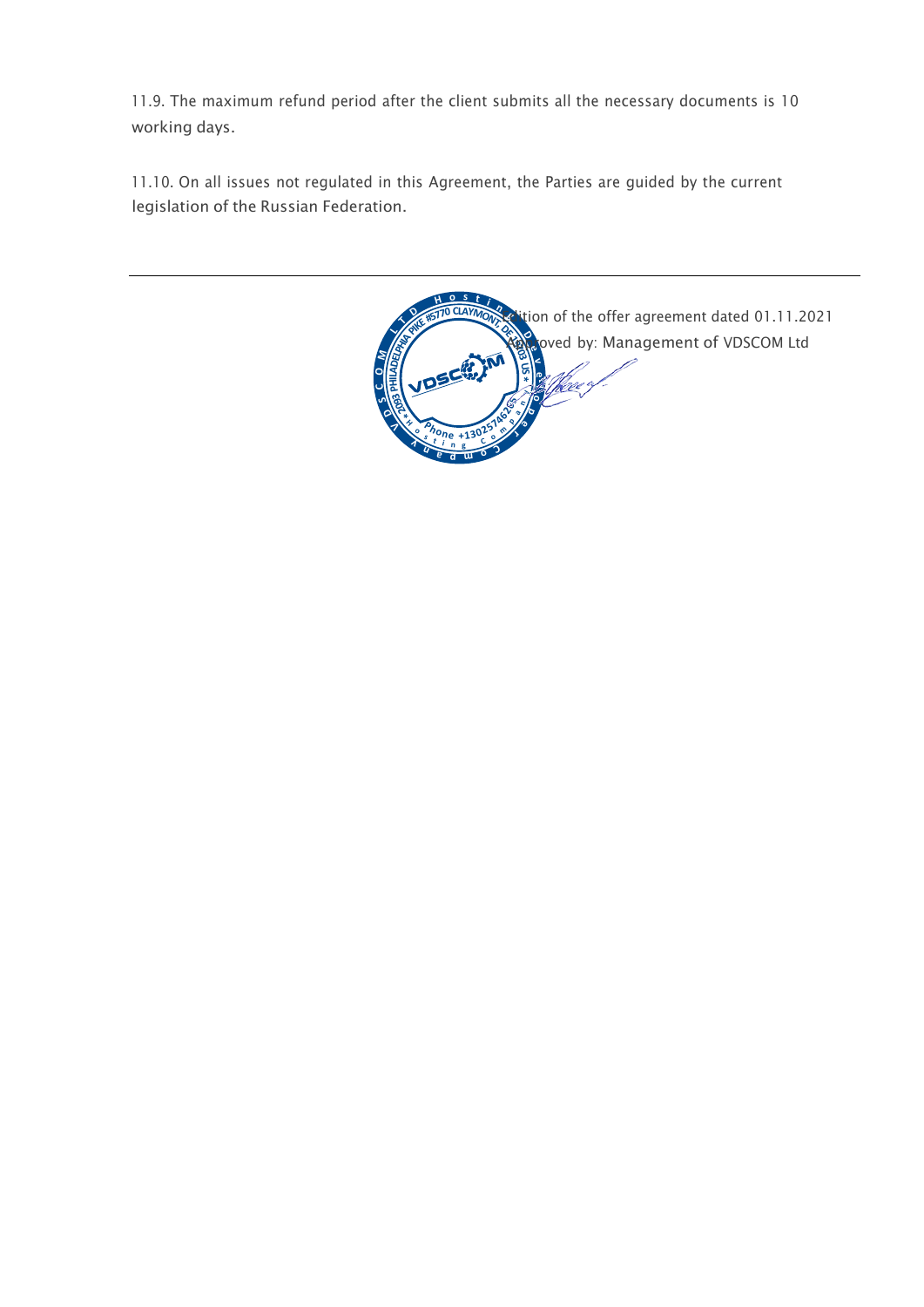#### Appendix No. 1 to the contract

REGULATIONS for the provision of services

#### 1. GENERAL PROVISIONS

1.1. In order to verify compliance with security requirements, the Provider reserves the right to periodically scan files posted by the Subscriber on the Provider's web server.

1.2. Official messages for Subscribers are posted on the official website of the Provider and / or sent by e-mail.

1.3. The Provider's services can only be used for lawful purposes.

#### 2. RESTRICTIONS ON USE OF SERVICES

The Subscriber is prohibited from using the provided Services for the following purposes:

The publication or distribution of any information or software that contains computer viruses or other components equated to them.

Taking actions aimed at sending, publishing, transmitting, reproducing, providing or in any way using for commercial purposes information, software or other materials, in whole or in part, obtained through the Services (unless this is expressly permitted by the owner of such information, software or other products) subject to the written request of the owner of such information on the limitation of the listed actions.

Taking actions aimed at sending, publishing, transmitting, reproducing or distributing in any way software or other materials obtained through the Services, in whole or in part, protected by copyright or other rights, without the permission of the owner, as well as sending, publishing, transmitting or distribute in any way any component of the Services provided or works created on its basis, since the Services themselves are also subject to copyright and other rights, subject to a written request from the owner of such rights to limit the listed actions.

Publication or dissemination of any information that contradicts the current Russian or international law. In particular, this applies to pornographic images that contradict Article 242 of the Criminal Code of the Russian Federation. Due to the lack of legally established methods for determining whether a particular image is pornographic, the Provider reserves the right to do so.